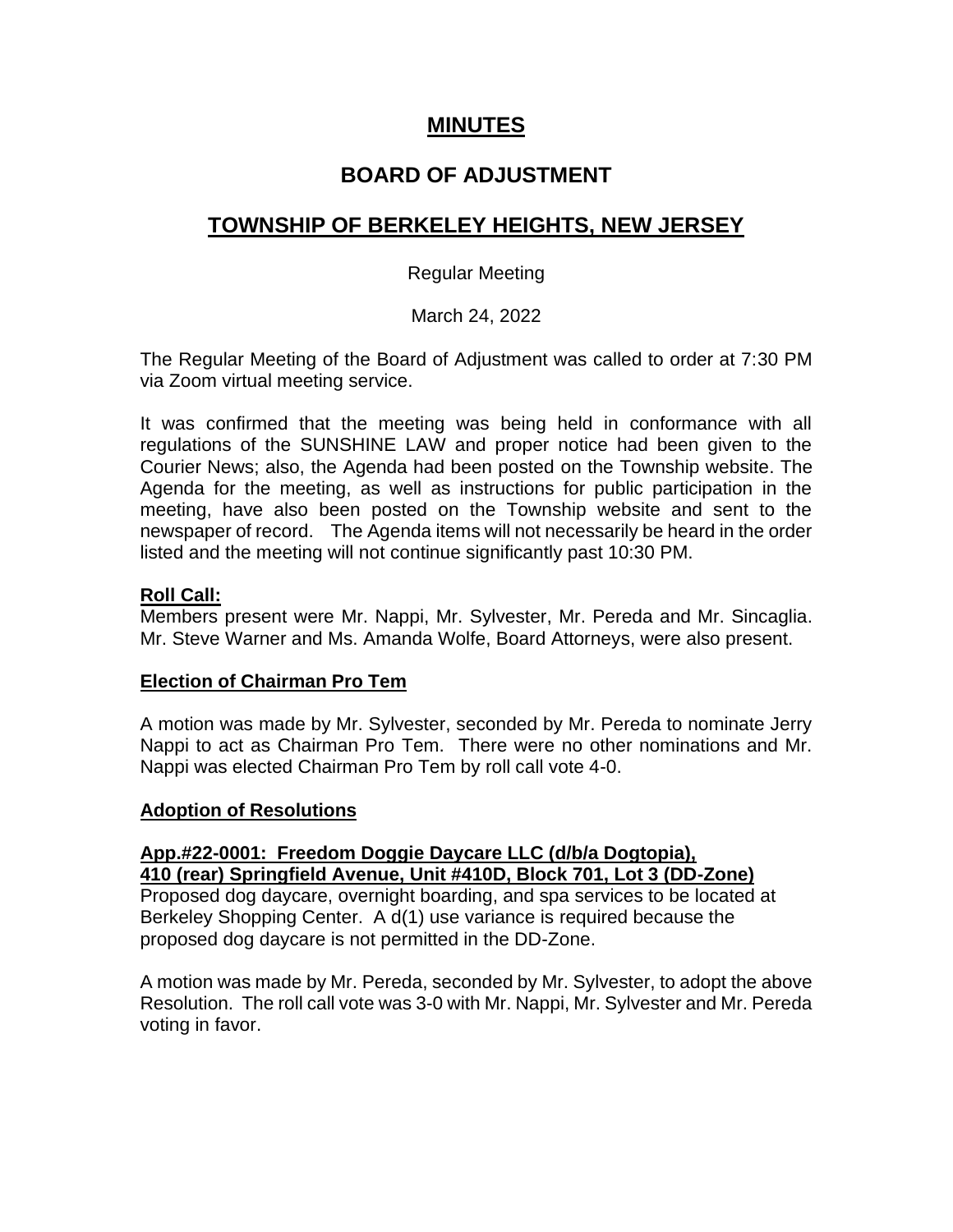MINUTES – Board of Adjustment **Page 2** and Page 2 Regular Meeting March 24, 2022

#### **App.#22-21: Matthew K. Lemons, 45 Maple Avenue, Block 901, Lot 11 (R-15 Zone)**

Proposed second story addition, construction of a covered front porch, and removal of stairs from existing second story deck. Variances are needed because existing lot coverage percentages are nonconforming, and the new front porch will result in a further increase in Building Coverage and Total Lot Coverage and result in further encroachment into the required front-yard setback. The second story addition will also require a variance for insufficient combined side yard setbacks. Existing nonconformities are lot area, lot width, lot depth, principal front-yard setback, combined side-yard setbacks, deck height, deck setback, shed setback (side yard), building, other, and total lot coverage percentages.

A motion was made by Mr. Sylvester, seconded by Mr. Pereda, to adopt the above Resolution. The roll call vote was 3-0 with Mr. Nappi, Mr. Sylvester and Mr. Pereda voting in favor.

# **App.#20-21: Kim Cozic, 15 Oak Ridge Road, Block 2105, Lot 13 (R-15 Zone)**

Proposed installation of an in-ground pool and spa. The project also includes walls, a covered patio, walkways, relocated shed, fence, and deck extension. Relief is needed from Section 6.1.1B "Schedule of General Regulations" for exceeding the 10% permitted "other" and 25% permitted "total" lot coverage percentages.

A motion was made by Mr. Pereda, seconded by Mr. Sylvester, to adopt the above Resolution. The roll call vote was 3-0 with Mr. Nappi, Mr. Sylvester and Mr. Pereda voting in favor.

### **App.#18-21: Harry & Gail Hunter, 162 Hillside Ave., Block 2402, Lot 41(R-15 Zone)**

Construction of a 180-sq.-ft. residential storage shed which is larger than the 100 square ft. maximum shed size permitted by ordinance. Variances are needed for shed size, location (setbacks), and exceeding the maximum permitted total lot coverage of 25%. Existing, nonconforming issues are lot area, lot width, principal front and side-yard setbacks, other and total lot coverage.

A motion was made by Mr. Sylvester, seconded by Mr. Pereda, to adopt the above Resolution. The roll call vote was 3-0 with Mr. Nappi, Mr. Sylvester and Mr. Pereda voting in favor.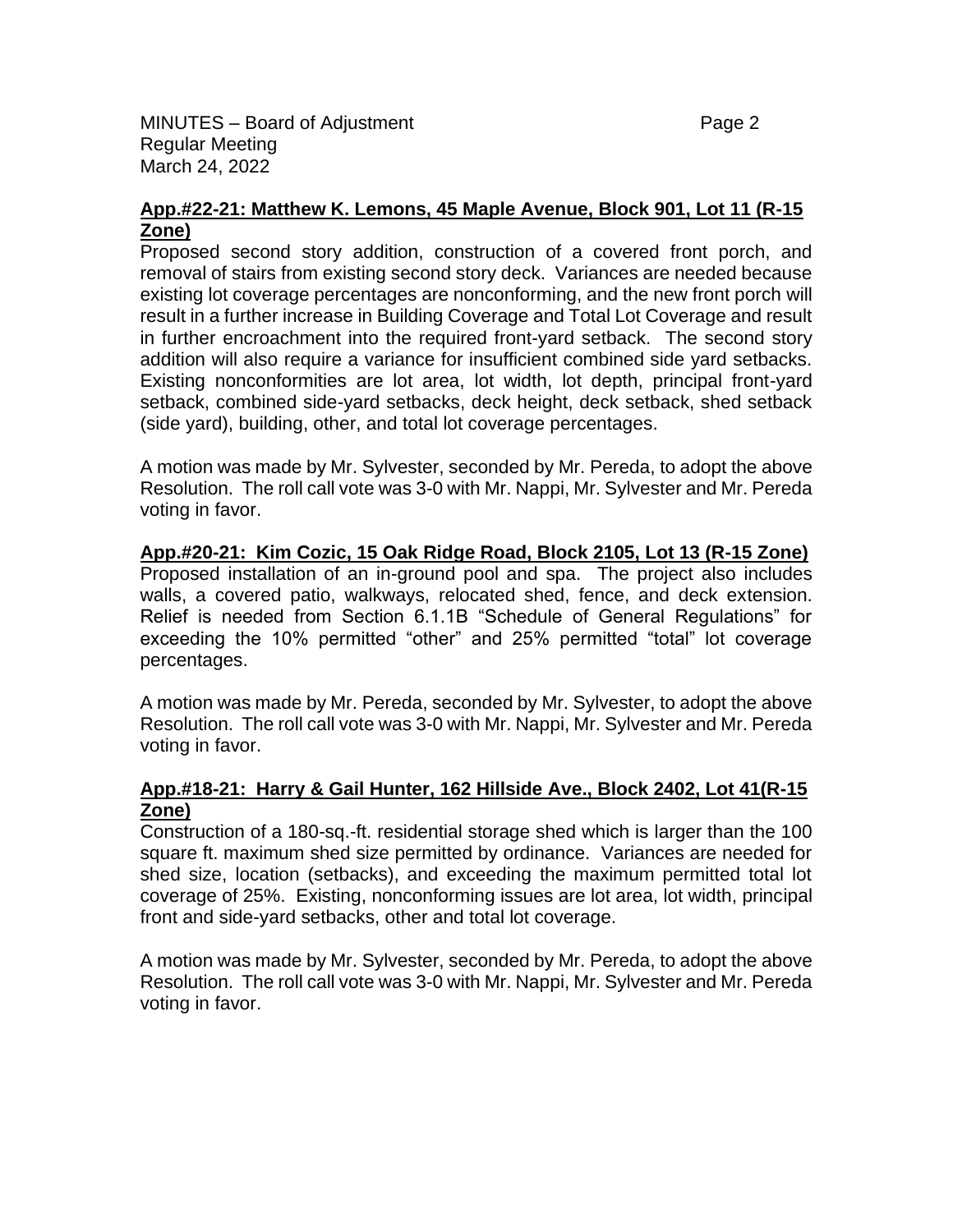## **Adoption of Minutes:**

A motion was made by Mr. Pereda, seconded by Mr. Sylvester, and carried 4-0 to adopt the minutes of the February 24, 2022 Regular Meeting as presented.

## **Applications for Review:**

# **CARRIED TO A SPECIAL MEETING ON WEDNESDAY, APRIL 13, 2022 WITH NO FURTHER NOTICE REQUIRED:**

**App.#15-21: Oz Custom Builders, LLC, 725 Mountain Ave., Bl. 2006, L. 32**  The applicant is seeking final major subdivision approval with variances to subdivide the approx. 5.96-acre property. The proposal is to demolish the existing residential dwelling and garage and subdivide the property into five lots with the existing church and parking lot to remain on proposed Lot 32.01 and single family residential dwellings to be constructed on proposed lots 32.02, 32.03, 32.04 and 32.05. Preliminary major subdivision approval was previously granted by the Berkeley Heights Planning Board. (R-15 Zone)

The hearing of the application was carried to April 13, 2022 with no further notice required.

## **App.#23-21: Lilly & David Bussin, 53 Watchung Blvd., Bl. 4806, L.17 (R-20 Zone)**

Proposed installation of 600-sq. ft. paver patio. Relief is needed from Section 6.1.1B "Schedule of General Regulations" for exceeding the permitted 10% "other" and 25% "total" lot coverage percentages. Existing nonconforming issues are lot area, other coverage, and driveway location.

Mr. Warner confirmed that the notice provided is sufficient and the Board has jurisdiction to hear the application.

Lilly Bussin and David Bussin, applicants, were sworn and stated that they want to install a patio and variances are required for coverage. Mr. Bussin presented Exhibits A-1, A-2, A-3 and A-5 – photographs of the property showing the existing conditions, and Exhibit A-4 – drawing of the proposed patio.

In response to questions, Mr. Bussin indicated the location of the retaining wall to be removed to allow room for a fire pit, stated that no retaining wall will be greater than 4' in height, the fence has been removed, they will stipulate that the storm water management plan will be subject to approval of the Township Engineer, the lighting will be low to the ground and will not impact the adjacent neighbors and the patio will be used only during reasonable hours.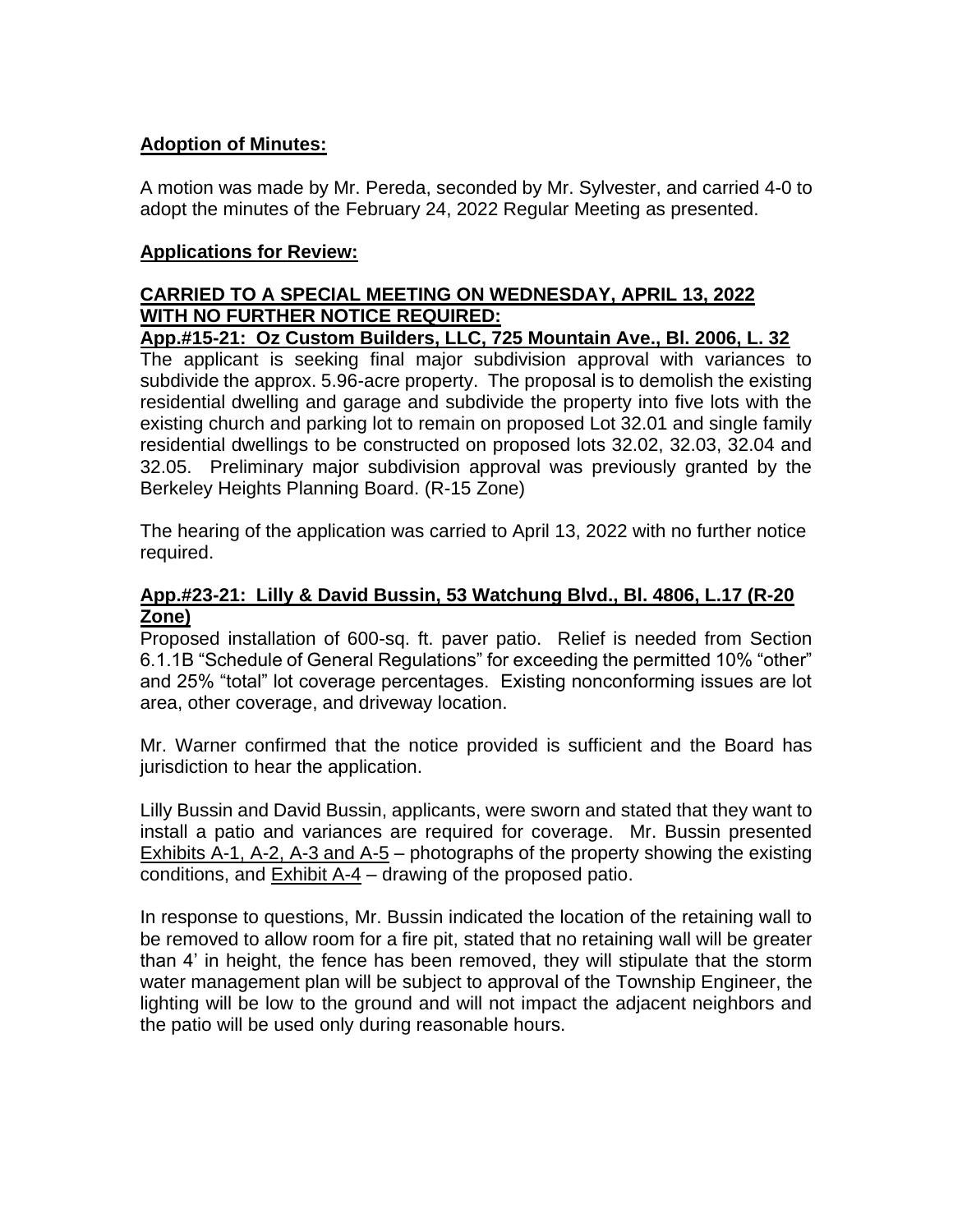MINUTES – Board of Adjustment **Page 4** Regular Meeting March 24, 2022

### **Open to Public**

The hearing was opened to the public. There were no members of the public who had questions or comments.

Mr. Warner reviewed the conditions of approval.

A motion was made by Mr. Sylvester, seconded by Mr. Sincaglia, with respect to App.#23-21: Lilly & David Bussin, 53 Watchung Blvd., Bl. 4806, L.17 (R-20 Zone) to approve the application with requested variances, subject to the conditions discussed and subject to the standard conditions that shall be set forth in a Resolution of Memorialization to be adopted by the Board. The roll call vote was 4-0 with Mr. Nappi, Mr. Sylvester, Mr. Pereda and Mr. Sincaglia voting in favor and none opposed.

### **App.#22-0002: Andrew Park, 45 Rogers Avenue, Block 2704, Lot 6 (R-20 Zone)**

Proposed installation of an inground pool with patio surround. Variances are needed for exceeding the 10% "other" and 25% "total" lot coverage limits. The lot area is nonconforming.

Mr. Warner confirmed that the notice provided is sufficient and the Board has jurisdiction to hear the application.

Andrew Park, applicant, was sworn and stated that he wants to install an inground pool in his backyard and variances are required for coverage.

Jason Werner, representative of the pool company, was sworn and stated that his company will be installing the pool.

Dennis Donatelli, representative of the applicant's engineering firm, was sworn, provided his professional and educational background. Mr. Warner noted that notwithstanding that Mr. Donatelli is not a licensed engineer the Board has the option to accept him if the Board considers his expertise to be sufficient. Mr. Donatelli was accepted as an expert witness.

Mr. Donatelli presented the plans for the pool, patio surround and drainage.

In response to questions, Mr. Donatelli stated that the proposed pool is 850 square feet and the patio surround is 1357 square feet. Mr. Park stated that he would be willing to consider using other types of patio materials to reduce the impervious coverage, the pool equipment will be screened by existing shrubbery and will not